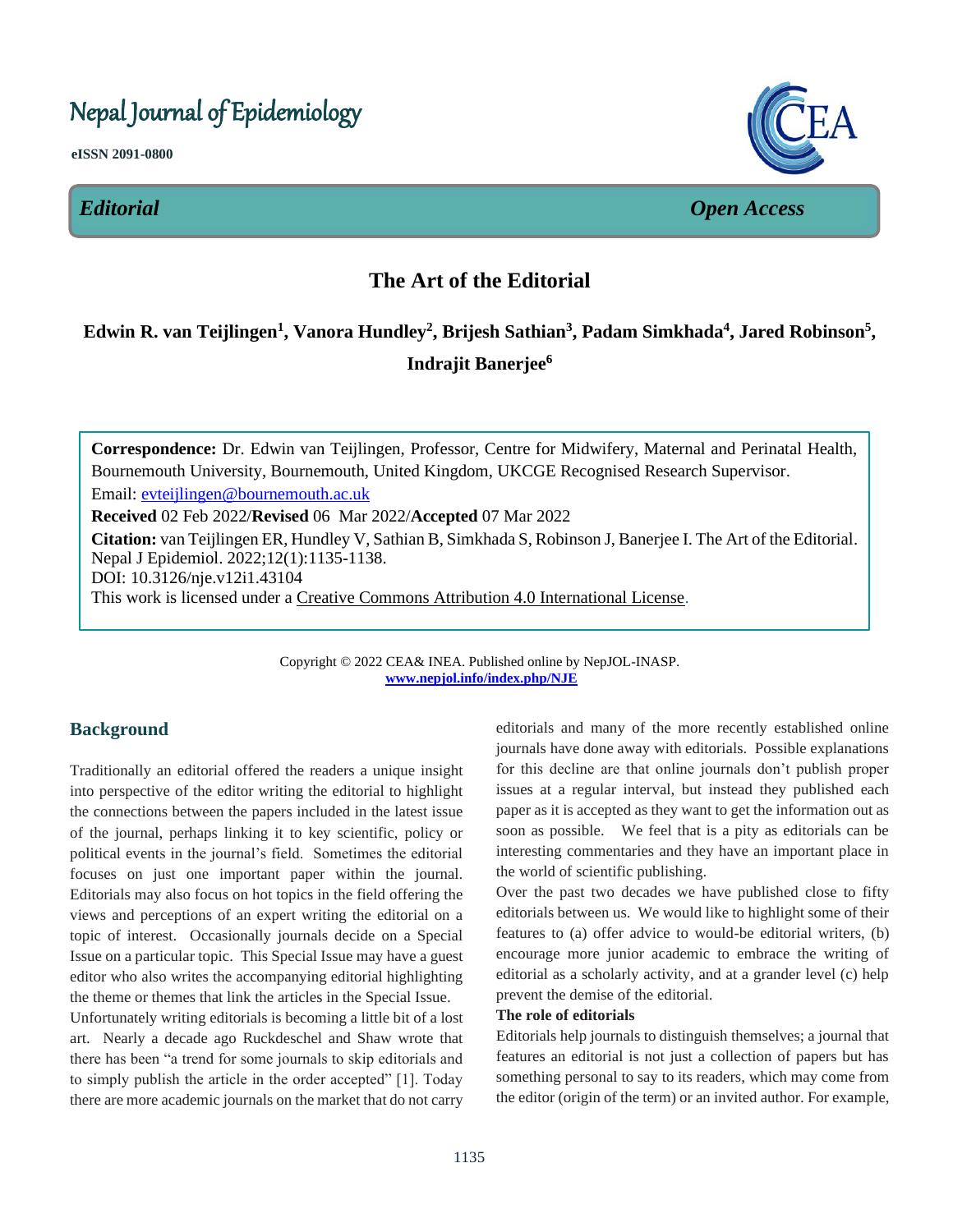the editors of the Journal of Asian Midwives often stress the importance of the ICM (International Confederation of Midwives) in their editorials [2-4]. The content of the editorial helps put the editors' personal stamp on the identity of their journal [5]. The editorial allows editors to communicate with their readers and their (potential) contributors [5]. An obvious example of this would a call for papers for a Special Issue of the journal [6]. Editorials can help highlight certain papers in the current issue of the journal which the editor thinks are outstanding or particularly innovative. Peh WC et al. highlight five purposes of an editorial that reflect these aspects of communication, see Box 1: [5]

**Box 1: Purposes of an editorial:**

- Personal message from the editor to journal readers
- Commentary on published article in the same issue
- Concise review on a topic of current topic (not warranting a full invited review)
- Drawing readers' attention to very recent development or innovations
- Commentary on non-scientific topics. E,g, health policy, economics, law or ethics

However, we feel that an editorial frequently go beyond simple communication, and if well written will stimulate thinking and scientific discourse. As Singh and Singh challenge, a good editorial is not always comfortable to read, but it does set out to make the reader think [7]. Sometimes editorials have an education element, for example, on aspects of academic publishing [8-9], or the value of qualitative research [10]. Editorials can also comment on political, social, cultural or economic events, hot topics or technical or legal developments that are particularly relevant to the academic discipline represented by the journal [5]. For example, two of us got together with various midwifery colleagues to write about the Millennium Development Goals coming to an end in 2015 [11] and about mental health policies in Nepal [12]. More recently several of us wrote about the COVD-19 pandemic when it first occurred [13-16]. As Singh and Singh reminded us: "Scratch the surface of any good editor who enjoys his job, and a crusader will shine through" [7]. Editorials can also be opinion pieces challenging established views and pushing out the boundaries of knowledge.

Editorials can serve many other purposes, "including critiques of original articles published in the same issue of the journal, concise reviews of topics that do not warrant a full-length invited review, and other topics on very recent developments

that are deemed by the editor to be important to readers of the journal and the community" [5].

#### **Who writes editorial?**

Journal editors edit and direct journals and as part of this role they sometimes write editorials. They are usually unpaid volunteers who act as editors over and above their day job [17]. The latter results in editors often inviting experts to write a socalled guest editorial. For example, on the publication of an important report the ground-breaking Global State of the World's Midwifery Report (SoWMy) in 2011, one of us was invited to write a guest editorial for the International Journal of Childbirth [18].

#### **How to write an editorial**

It is a good idea to keep editorials brief and to the point, highlighting one single issue. The online journal Social Inclusion

(https://www.cogitatiopress.com/socialinclusion/pages/view/fo rauthors ) advises would-be editorial writers: "Editorial: an introductory piece submitted by an Academic Editor providing insight into the topic of the thematic issue. Editorials shall have a maximum length of 2,000 words (the word count limit includes title, abstract, tables, figures, and references list)." Interestingly, Social Inclusion has a publication charge for standard paper, but: editorials and commentaries up to 2,000 words are free of charge.

Editorials must be written in clear but engaging language; as Gray said "A good editorial should have a quinoa effect. Love or loathe the stuff it gets a reaction" [19]. However, there is a need for caution as too much polemic will have the opposite effect. Leslie and Hemmings adopt the acronym GRACE as a guide for writing editorials [20] (see Box 2).

## **Box 2: GRACE guide for writing editorials [20]**

| Gracious: discuss strength and limitations respectfully.       |
|----------------------------------------------------------------|
| Relevant: provide opinions relevant to the paper and its       |
| readers.                                                       |
| Accurate: quote the paper and literature accurately and        |
| conform to journal requirements.                               |
| Controversial: express and opinion and advance the             |
| discussion in a thoughtful and provocative way.                |
| Engaging: write for a general readership, medical journalists, |
| social media, and the public.                                  |

# **Insights from Nepal Journal of Epidemiology during the COVID era**

All eight of the last editorials published in the Nepal Journal of Epidemiology have focused on the SARS-CoV-2 virus and its impact on not only Nepal, but the global community as a whole. These editorials aimed to bring readers the latest information as new aspects of the novel virus came to light. The editorials developed along with the latest scientific information, thereby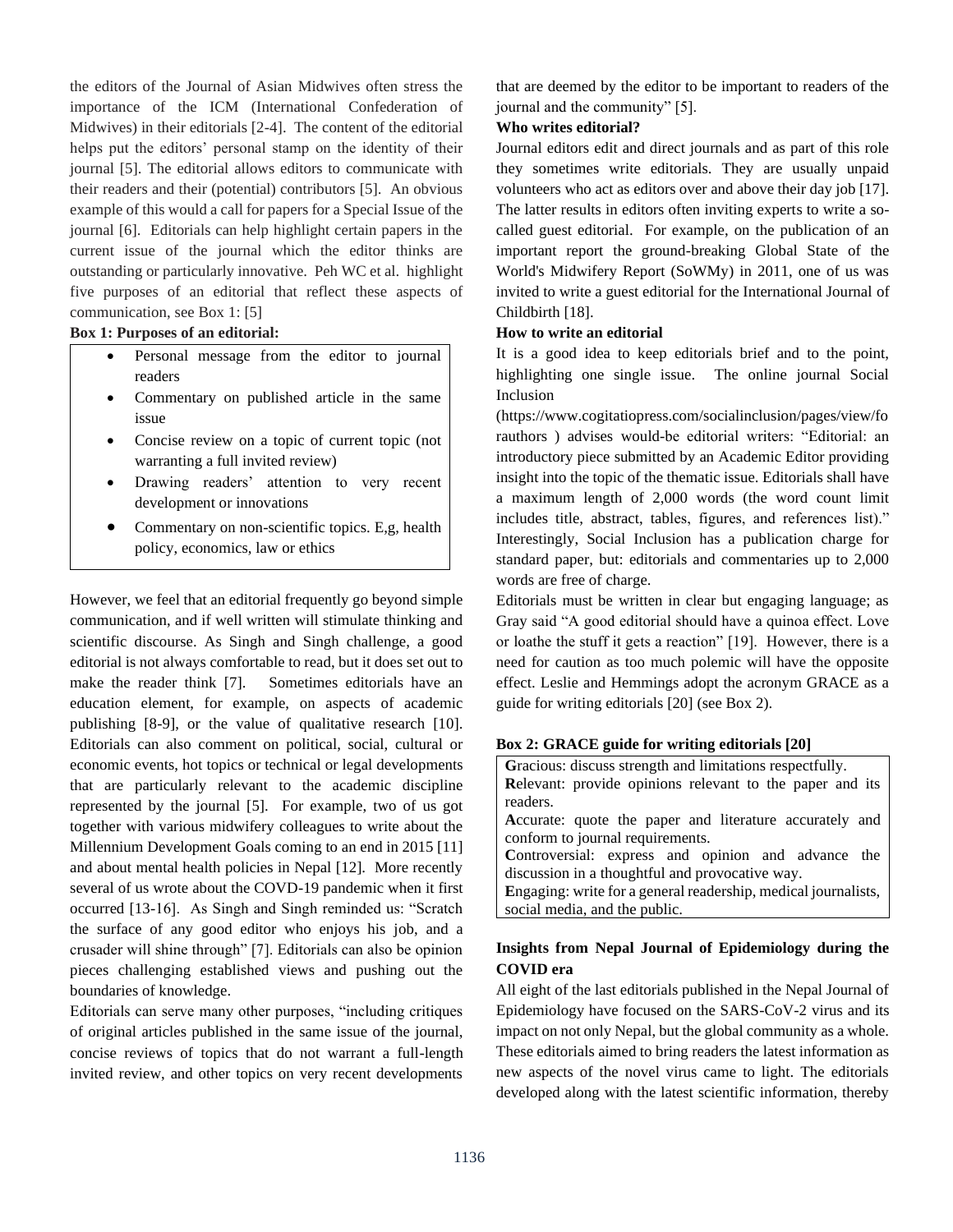conveying that the editors had their fingers on the proverbial "pulse" of the COVID-19 pandemic. The natural evolution of the editorials is evident as the initial editorials focused on the early stages of the pandemic and the emerging epidemiology as well as highlighting areas of weakness which needed strengthening within the context of COVID-19 and Nepal [13]. Shortly after the COVID-19 pandemic got a foothold into the global community national lockdowns and self-isolation were the mainstay method used in combatting the spread of the virus. The rapid change in society from highly social to complete selfisolation coupled with the fear of the unknown of this novel virus caused unprecedented psychological stress within the community. The psychological impact thereof was highlighted through the second editorial published in the COVID era [13]. The following editorials published by the journal homed in on methods in which the virus and spread thereof could be best curtailed and minimized. The two following editorials focused on prohibition of alcohol and artificial intelligence as methods which could be used to best combat and minimize the effect of the virus [14, 21]. The Nepal Journal of Epidemiology, thus provided information on useful and practical methods being employed by other countries to reduce transmission of the virus and thus offered readers an array of options which could best be applied in their respective country [14, 21]. The journal subsequently and in character with bringing readers the latest from the global scientific community published an editorial on the mutations of the SARS-CoV-2 virus as well as addressed the fear and question of "reinfections". It was concluded that reinfections were lower and less severe in individuals who had been vaccinated [22]. In pandemics chronic medical conditions such as cancer get neglected due to fears of undergoing surgeries or approaching healthcare facilities in fear of contracting the virus. The sixth COVID-19 based editorial highlighted this issue and substantiated the safety of undergoing such robotic and contactless surgery during the pandemic [23]. The rigorous treatment protocol for patients suffering from COVID-19 called for the use of high doses of corticosteroids. The long-term implications thereof as well dosing to prevent avascular necrosis was critically discussed in the editorial and thus again highlights the practical sense of the editorials published by the Nepal Journal of Epidemiology in the Covid-19 series [24]. The most recent editorial published by the journal explores the alarming rise of suicides in Nepal which is attributed to the stressors induced by COVID-19 as well as the methods in which such events can be prevented [25]. The eight editorials published thus far have been both informative and applied aiming to inform readers about the most up-to-date insights and information available in the pandemic. The natural evolution of the editorials and their topics stand as a testimony to the Nepal Journal of Epidemiology and their level of quality

and drive to keep readers informed with the most practical and interesting information available.

## **Final thoughts**

We have taken ideas from Leslie and Hemmings [20], Gray [19] and our own experiences and combined these into the guidance listed in Box 3. As Leslie and Hemmings commented: An editorial "gives the writer a podium on which to flex their scientific and literary muscle, stimulate scientific discourse, and influence their colleagues for the greater good." [20]. We would like to go one step further than Leslie and Hemmings, we would argue that writing an editorial not only offers the academic a platform, it also can be steppingstone for their career. To finish this editorial, we conclude that being invited to contribute an editorial for a good scientific journal is a great honour.

#### **Box 3: Basic advice for writing an editorial for an academic journal**

- Keep the editorial short and clear.
- Keep it topical.
- Follow the journal's author instructions.
- Follow the brief (if you are invited by the editor).
- Have one clear slightly challenging or controversial argument.
- Balance your controversial argument by acknowledging our views and perspectives.
- Don't make it an essay with too much detail.
- Write for your audience, ask yourself: 'Who reads the journal?'

#### **Acknowledgement**

None

#### **Competing interests**

There is no conflict of interest for any author of this manuscript. **Authors' affiliations:**

<sup>1,2</sup>Centre for Midwifery, Maternal and Perinatal Health, Bournemouth University, Bournemouth, United Kingdom

<sup>3</sup>Geriatrics and long term care Department, Rumailah Hospital, Hamad Medical Corporation, Doha, Qatar

<sup>4</sup>School of Human and Health Sciences, University of Huddersfield, United Kingdom

5, 6Sir Seewoosagur Ramgoolam Medical College, Belle Rive, Mauritius

#### **References**

1. Ruckdeschel R, Shaw I. Reflections on editing a qualitative journal, Qualitative Social Work. 2013;12(6):750-764. <https://doi.org/10.1177/1473325013488619>

2. Jan R, van Teijlingen E. Developments in midwifery in Asia in 2017. J Asian Midwives. 2017;4(2):1-2.